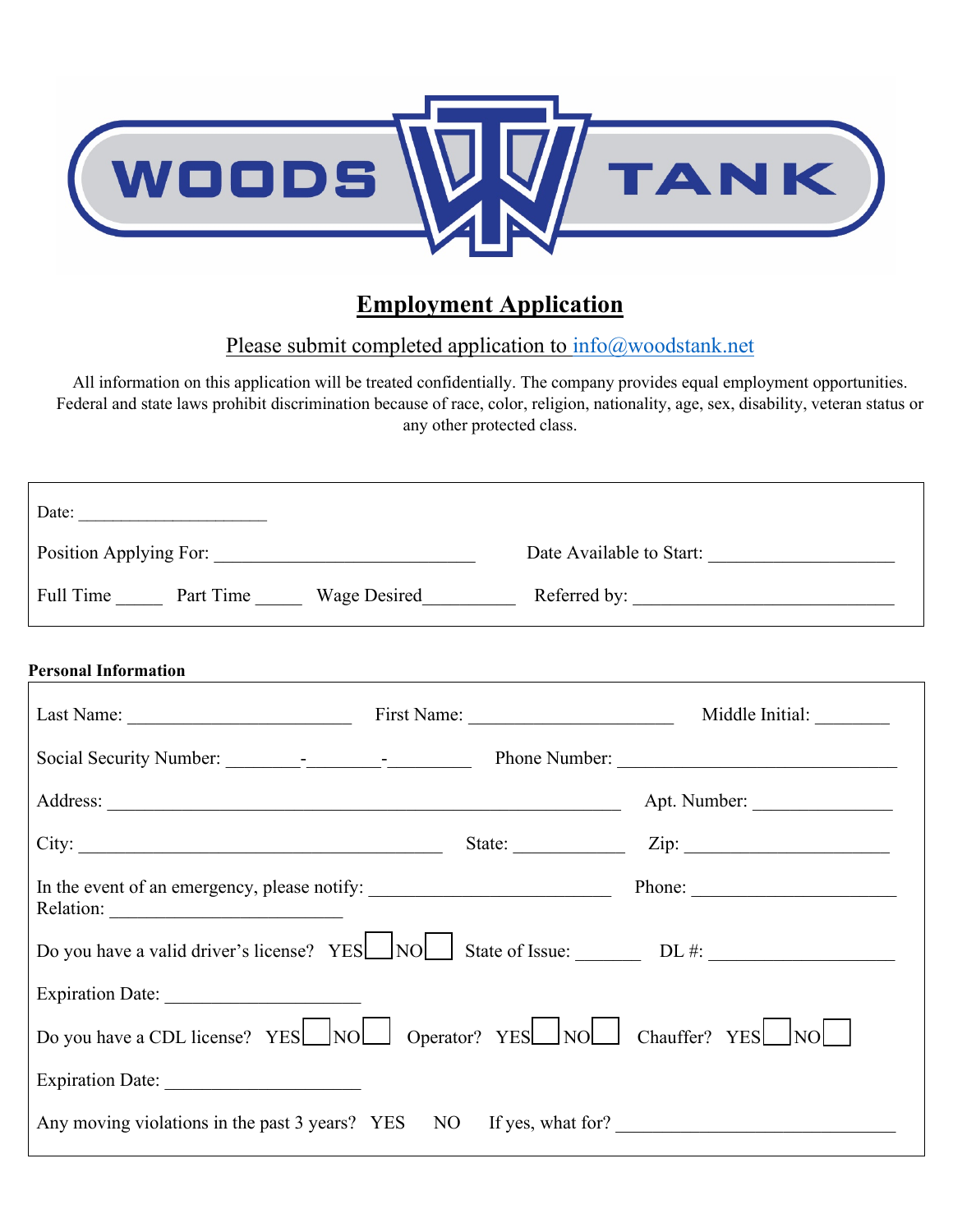# **Hours Available (Please note hours available each day, if you are available 24/7 then just write "anytime" in each box)**

| Sunday                                                                                            | Monday | Tuesday                                                           | Wednesday | Thursday | Friday | Saturday |
|---------------------------------------------------------------------------------------------------|--------|-------------------------------------------------------------------|-----------|----------|--------|----------|
|                                                                                                   |        |                                                                   |           |          |        |          |
| Are you currently employed? YES NO<br>May we contact your current employer? YES NO                |        |                                                                   |           |          |        |          |
|                                                                                                   |        | Have you ever been previously employed by Woods Tank, Inc? YES NO |           |          |        |          |
|                                                                                                   |        |                                                                   |           |          |        |          |
|                                                                                                   |        | Are you eligible to work in the United States? YES NO             |           |          |        |          |
| Are you 18 years or older? YES NO                                                                 |        |                                                                   |           |          |        |          |
| Have you ever been discharged by an employer? YES NO                                              |        |                                                                   |           |          |        |          |
|                                                                                                   |        |                                                                   |           |          |        |          |
| Have you ever been convicted of a crime? YES NO                                                   |        |                                                                   |           |          |        |          |
| Number of convictions Date(s) of conviction<br>$Type(s)$ of rehabilitation                        |        |                                                                   |           |          |        |          |
|                                                                                                   |        |                                                                   |           |          |        |          |
| Any additional information/skills that you would like to provide for consideration of employment: |        |                                                                   |           |          |        |          |

# **Military Information**

| Have you ever been in the Armed Forces? YES NO |              |                |
|------------------------------------------------|--------------|----------------|
| Are you a member of the National Guard? YES NO |              |                |
| Specialty                                      | Date Entered | Discharge Date |

#### **Education**

| Type of School                     | Name and Location of<br>School | Number of Years<br>Attended | Did you Graduate? | Major and Degree |
|------------------------------------|--------------------------------|-----------------------------|-------------------|------------------|
| High School                        |                                |                             |                   |                  |
| College                            |                                |                             |                   |                  |
| <b>Business or Trade</b><br>School |                                |                             |                   |                  |
| Professional School                |                                |                             |                   |                  |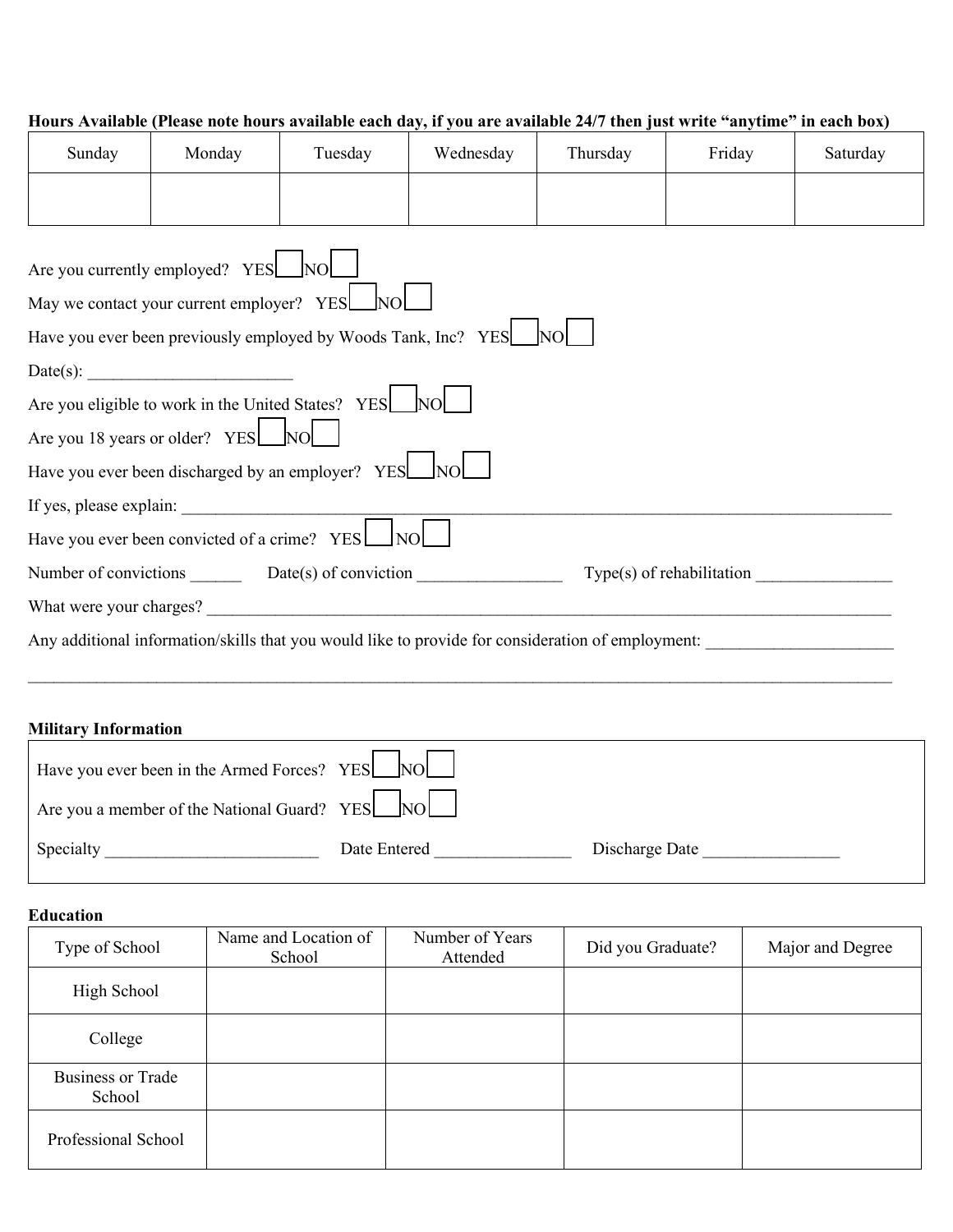#### **Work References**

| Name | Position | Company | Address | Telephone |
|------|----------|---------|---------|-----------|
|      |          |         |         |           |
|      |          |         |         |           |
|      |          |         |         |           |
|      |          |         |         |           |
|      |          |         |         |           |
|      |          |         |         |           |
|      |          |         |         |           |
|      |          |         |         |           |

# **Employment History (Please Include the last 3 employers, starting with the most recent positions held)**

| Employer:                                                         | Supervisor | <b>Employment Dates</b> | Pay or Salary |  |
|-------------------------------------------------------------------|------------|-------------------------|---------------|--|
|                                                                   |            | From:                   | Start:        |  |
|                                                                   |            | To:                     | Final:        |  |
|                                                                   | Job Title: |                         |               |  |
| Reason for Leaving:                                               |            |                         |               |  |
| Positions held, Advancements, or Promotions attained in this job: |            |                         |               |  |

| Employer:                                                         | Supervisor | <b>Employment Dates</b> | Pay or Salary |  |
|-------------------------------------------------------------------|------------|-------------------------|---------------|--|
|                                                                   |            | From:                   | Start:        |  |
|                                                                   |            | To:                     | Final:        |  |
|                                                                   | Job Title: |                         |               |  |
|                                                                   |            |                         |               |  |
| Reason for Leaving:                                               |            |                         |               |  |
|                                                                   |            |                         |               |  |
| Positions held, Advancements, or Promotions attained in this job: |            |                         |               |  |
|                                                                   |            |                         |               |  |